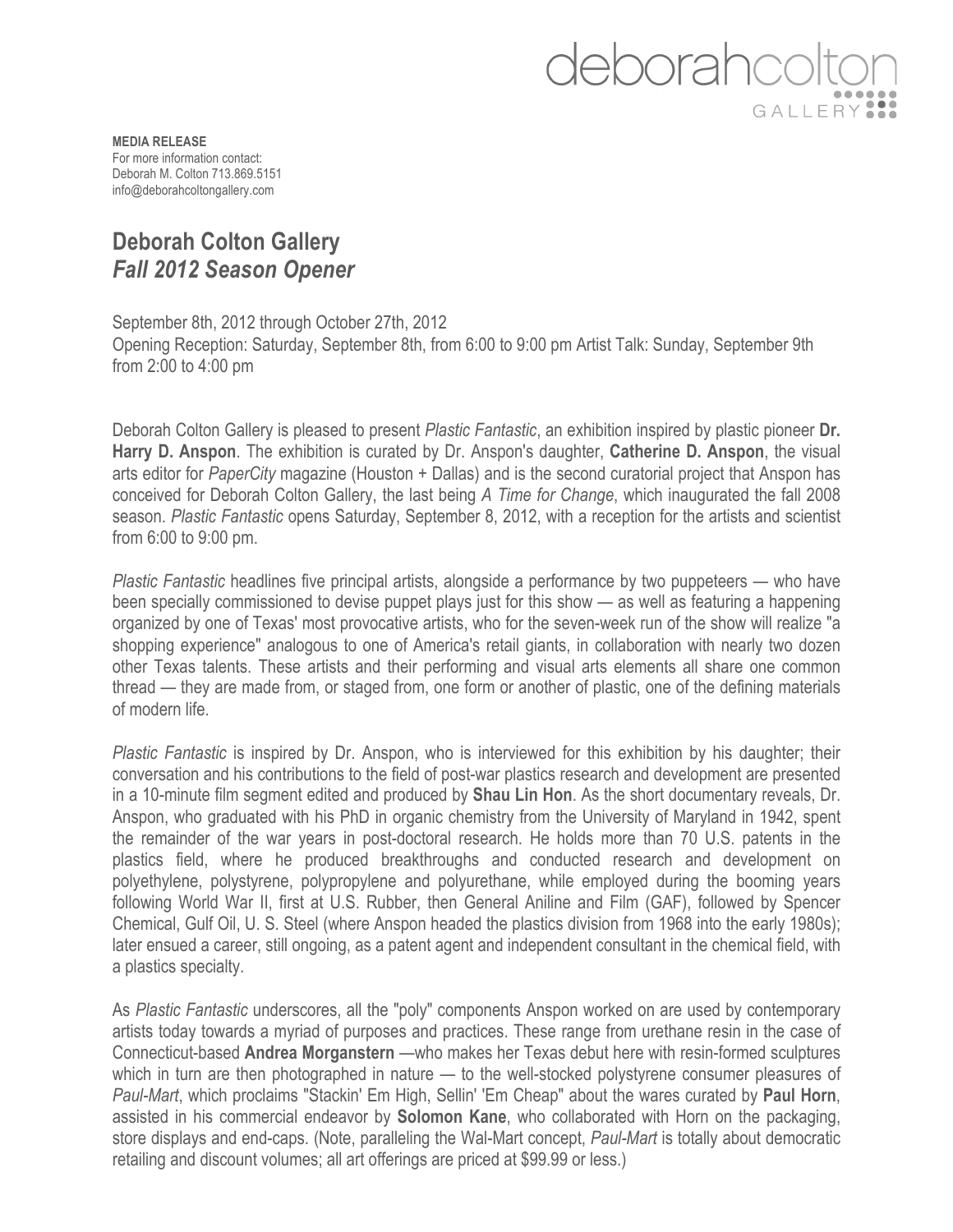Joining the ode and exploration of plastic are **Selven O'Keef Jarmon**, represented by his intensively laborious button text pieces formed from mass-produced plastic buttons, which are then painstakingly hand sewn; and again **Paul Horn** this time working solo, presenting his signature Cornell-ian pop-up boxes bearing plastic lenticular windows through which the viewer glimpses alternately disquieting or endearing, but always prescient, moments of American culture.

Deborah Colton Gallery's *Plastic Fantastic* also marks the Houston debut of two North Texas artists: **Billy Zinser** of Dallas, and **Karen Arzamendi** of Denton. The former is known for his *Macrodon* series, droll molded plastic toys that exist at the intersection of childhood and contemporary art, critiquing current collecting practices; Zinser's multiples will be stocked at *Paul-Mart* while his large-scale biomorphic sculptures, and their accompanying paintings will also be highlighted in another gallery room. Additionally, watch for Zinser's gargantuan building-sized, forced-air *Macrodon* inflatable to make an appearance. In contrast, Arzamendi's practice is not rooted in fantasy, but in the concept of domesticity and the home. For this exhibit, the artist, whose background encompasses fiber arts and a fascination with quilt-making, will reprise her University of North Texas thesis show with a translucent house formed from quilted plastic zipper bags containing discarded or salvaged moments from everyday life, mostly featuring a plethora of plastic belongings. In dialogue with the cottage-sized house (with a door for the viewer to enter), this sculptor will create a site-specific timeline on the surrounding walls of the main gallery, documenting via found and treasured plastic objects, a modern book of hours referencing the moments of the day, and the cycle of months and years.

Adding a soupcon of performance energy, **Justin Dunford** and **Camella Clements** — who have both performed with Bobbindoctrin Puppet Theatre — each debut a new piece for *Plastic Fantastic,* employing out-sized plastic puppets concocted from neoprene. The opening night puppet performance is set for Saturday, September 8, 2012 at 8:00 pm.

Rounding out the exhibition, former model and now proprietor of the just launched Laboratoria: The Chemistry of Style, **Tatiana Massey** will collaborate with window designer **Balushka** on creating a Blossom Room busting with giant plastic flowers, which sprout eyewear by New Zealand designer **Karen Walker**, French master **Thierry Lasry** (whose shades are favored by Lady Gaga) and British talent **Holly Fulton** whose latest plastic-and-rhinestone necklaces dazzle with their nod to both the Deco period and the future.

NOTE: A Complete Artist Roster for *Plastic Fantastic* and the *Paul-Mart* Store follows. For additional details, including artists' bios and statements, and high-resolution press images, please

contact Deborah Colton Gallery, 713-869-5151; info@deborahcoltongallery.com. *Plastic Fantastic* Artist Lineup

**Headlining Artists:**  Karen Arzamendi

Paul Horn Selven O'Keef Jarmon Andrea Morganstern Billy Zinser Shau Lin Hon, *Filmmaker* Justin Dunford and Philip Hays, *Puppeteers* Camella Clements, *Puppeter*